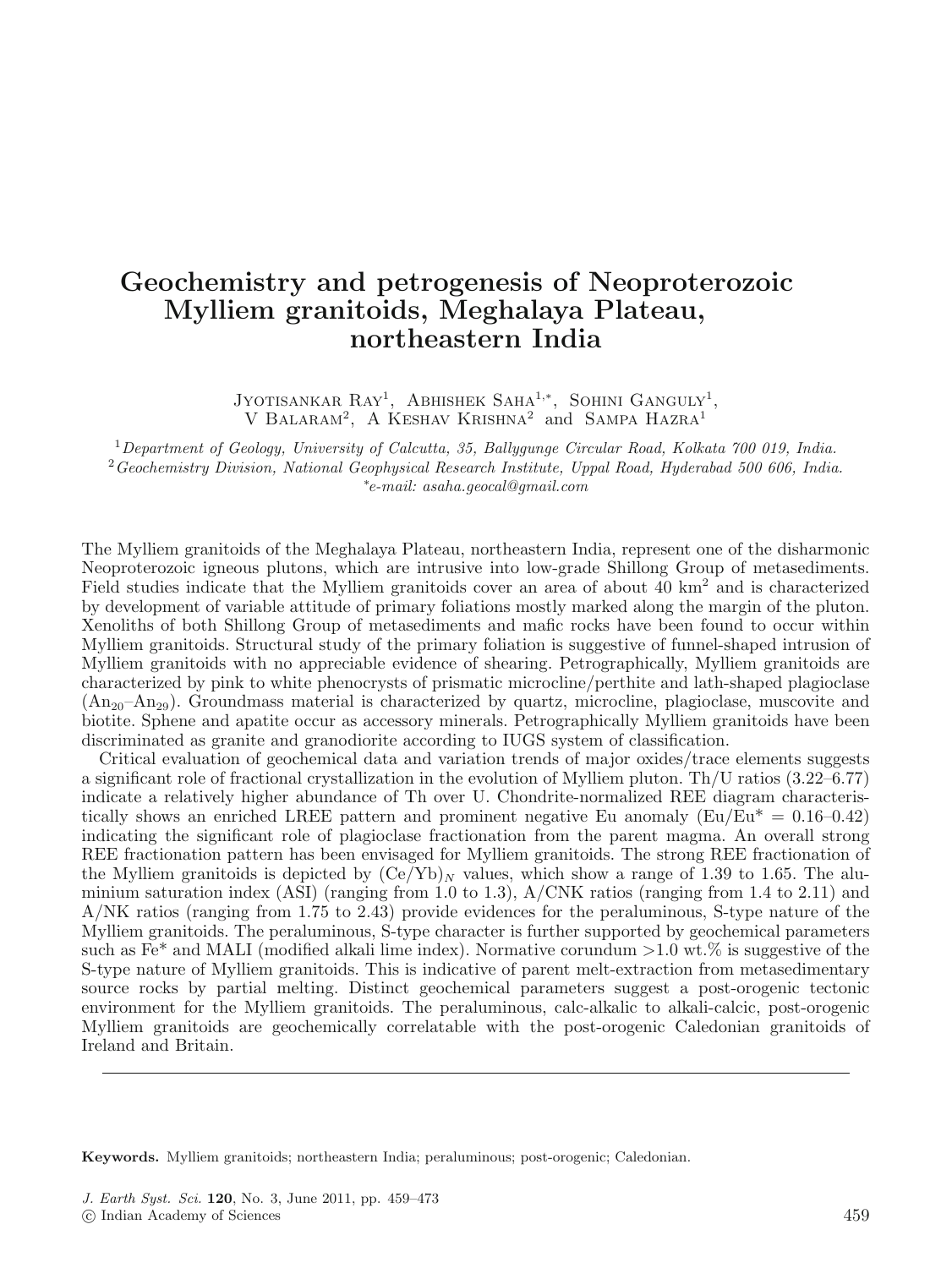## **1. Introduction**

The Archaean basement gneisses and Mesoproterozoic granulites (Chatterjee et al 2007) and the Shillong Group of metasediments of the Meghalaya Plateau have been impregnated with disharmonic emplacements of several granitoid plutons (Mazumdar 1976; Acharyya et al 1986; Ghosh et al 1994). These syn- to late-tectonic granitoids straddle the entire Precambrian regime of the Meghalaya Plateau and Mikir Hills in north-eastern India and range in age from 479 to 881 Ma (Nandy 2001; Ghosh et al 2005). South Khasi batholith (690±26 Ma), Mylliem pluton  $(607\pm13 \text{ Ma})$ , Kyrdem pluton  $(479\pm26 \text{ Ma})$  and the Nongpoh batholith  $(550\pm15)$  Ma) represent a few significant porphyritic granitoids of the east-central Meghalaya Plateau, broadly becoming younger in age from south–west to north–east (Ghosh et al 2005) (figure 1). The emplacement of different granitoid plutons was controlled by pre-existing fractures and lineaments (Evans 1964; Nandy 1980). The occurrences of discordant mafic xenoliths within these plutons suggest their undoubted magmatic origin. But in some cases, the presence of sedimentary/metasedimentary xenoliths within the granitoid plutons is truly significant, recording a strong sedimentary influence in the course of their evolution. The current investigation at and around Mylliem (25◦26 N to 25◦32 N and 91◦49 E to 91◦52 E), East Khasi Hills district, Meghalaya brings out the occurrence of granitoid pluton intrusive into the Shillong Group of rocks. Currently, only a rudimentary idea on the petrochemistry of the Mylliem granitoids is available (Rahman 1985). This paper, for the first time, highlights the field occurrence, petrography and geochemistry of granitoid pluton at and around Mylliem (25◦26 N to 25◦32 N and 91◦49 E to 91◦52 E), East Khasi Hills, Meghalaya in order to build up a cogent petrogenetic model and to place constraints on tectonic evolution of the Mylliem pluton.

# **2. Geological setting**

The Meghalaya Plateau forms a part of the northeastern extension of the Indian Peninsular Shield (Gupta and Sen 1988). It is an E–W trending, oblong, uplifted horst-block elevated about 600– 1800 m above the Bangladesh Plains in the south. The uparching of the landmass forming a horst has been facilitated by extensive faulting (Srivastava



Figure 1. Geological map of Meghalaya showing the granitoid plutons with isotopic ages (after Ghosh et al 2005). Inset map shows the position of study area in the map of India.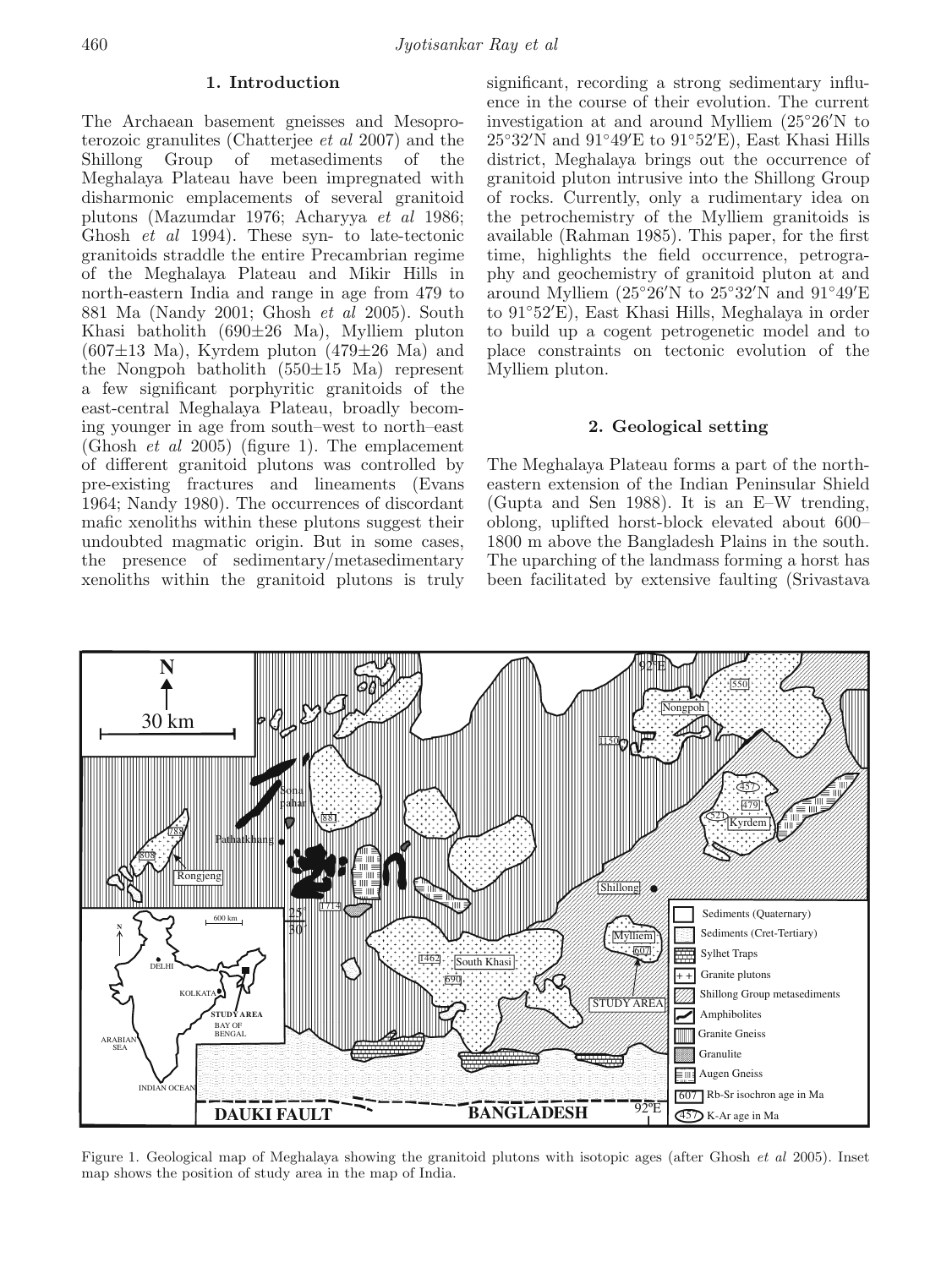and Sinha 2004). The Meghalaya Plateau covers an area of about  $4 \times 10^4$  km<sup>2</sup> and is bounded by the E–W trending Brahmaputra fault systems in the north and the Dauki fault systems in the south (Nandy 2001). The western and the eastern sides are bordered by the N–S trending Jamuna fault system and the NW–SE trending Kopili fracture zone, the latter separating the Meghalaya Plateau from the Mikir Hills (Evans 1964; Desikachar 1974; Acharyya et al 1986; Nandy 1986; Gupta and Sen 1988; Nandy 2001).

The geology of the Meghalaya Plateau has been dealt with by several workers (Desikachar 1974; Mazumdar 1976; Das Gupta and Biswas 2000). The lithostratigraphic succession of the

Meghalaya Plateau suggested by Mazumdar (1976) is presented below:

| Mesozoic–Tertiary sedimentary rocks      |  |  |  |  |  |  |  |
|------------------------------------------|--|--|--|--|--|--|--|
| -Unconformity-                           |  |  |  |  |  |  |  |
| Sylhet Traps of pre-Upper Cretaceous age |  |  |  |  |  |  |  |
| -Fault contact-                          |  |  |  |  |  |  |  |
| Porphyritic granite                      |  |  |  |  |  |  |  |
| Intrusive contact-                       |  |  |  |  |  |  |  |
| Khasi Greenstone Belt                    |  |  |  |  |  |  |  |
| Shillong Group                           |  |  |  |  |  |  |  |
| -Unconformity-                           |  |  |  |  |  |  |  |
| Non-porphyritic migmatitic granitoid     |  |  |  |  |  |  |  |
| Diffused contact-                        |  |  |  |  |  |  |  |
| Archaean basement gneissic complex       |  |  |  |  |  |  |  |



Figure 2. Geological map of the study area prepared by the first and second authors. For granitoid, only representative attitudes of primary igneous foliation have been shown.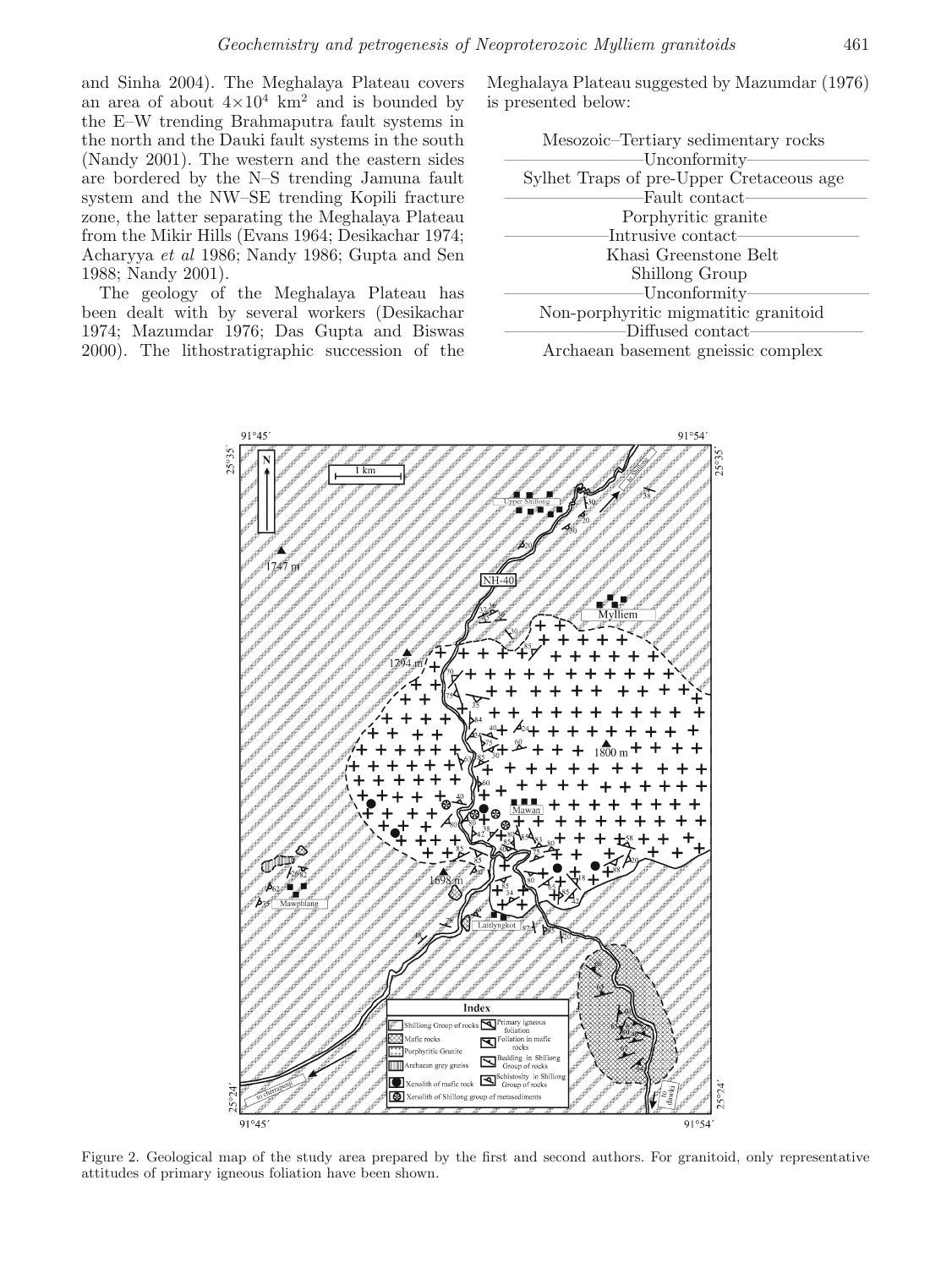The Archaean basement gneissic complex consists of two different units viz., gneissic complex proper and the non-porphyritic migmatitic granitoid rocks (Mazumdar 1976; Nandy 2001). The gneissic complex proper is made up of an assortment of rock types including sillimanite-bearing gneisses, amphibolite, granulites, granite gneisses, etc. The Shillong Group of rocks were deposited in a 240-km long, NE–SW trending intracratonic basin resting unconformably, as indicated by a basal conglomerate, over the basement gneissic complex (Nandy 2001). The Shillong Group of rocks was later metamorphosed to Greenschist facies (Nandy 2001). These have been later intruded by concordant and discordant bodies of mafic igneous rocks referred to as Khasi Greenstones (Mazumdar 1976). Porphyritic granitoids occur as discordant plutons cutting across the Shillong Group of metasediments (e.g., Kyrdem, Mylliem plutons) and basement gneisses (Rongjeng, Sindhuli plutons). In some cases, as for example in Nongpoh and South Khasi areas, the granitoid plutons intrude both the Shillong Group and the gneissic complex (Ghosh et al 2005). The Cretaceous Sylhet Trap basalts and Tertiary shelf sediments occupy the southern fringe of the plateau (figure 1).

# **3. Mode of occurrence**

The currently investigated Mylliem pluton has been the earliest described pluton from the Meghalaya Plateau and is named after a village of the same name located near Shillong (Nandy 2001). The Mylliem pluton covers an area of about 40 km<sup>2</sup> and is intrusive into the metasedimentary and quartzitic rocks of the Shillong Group (figure 2). Current field studies indicate that the pluton is exposed in a roughly elliptical outcrop, the longer axis being approximately E–W and 8.4 km in length, the E–W elongation is oblique to the prevailing NE–SW strike of the enclosing Shillong Group of rocks. Mylliem granitoids are structurally characterized by primary foliations developed mainly along the margin of the pluton. The primary foliation is defined by the preferential parallel alignment of lath-shaped prismatic megacrysts of feldspar (around 4 cm in length) embedded in a more or less equigranular groundmass mainly composed of quartz, biotite, muscovite and feldspar. In some exposures, the primary foliation exhibits a swerving attitude due to variation in the orientation of lath-shaped feldspar megacrysts. The intrusive nature of the magma giving rise to Mylliem granitoids can be conjectured from field evidences such as (a) local apophyses and tongues of Mylliem granitoid extending into the Shillong Group of rocks and (b) occurrence of discrete xenoliths

| ${\rm Table~1.~Modal~data ~(vol\%)~of~Mylliem~gravitoid.}$ |               |                  |                                              |                                      |                            |                                                             |         |                                       |                                     |                     |                                                         |                                            |                          |                                          |                                             |                                                               |
|------------------------------------------------------------|---------------|------------------|----------------------------------------------|--------------------------------------|----------------------------|-------------------------------------------------------------|---------|---------------------------------------|-------------------------------------|---------------------|---------------------------------------------------------|--------------------------------------------|--------------------------|------------------------------------------|---------------------------------------------|---------------------------------------------------------------|
| p. no.                                                     |               |                  |                                              | $PG/2$ $PG/7$ $PG/9$ $PG/13$ $PG/23$ |                            | PG/32                                                       | PG/76   | PG/79                                 | PG/85                               | PG/87               | PG/90                                                   | PG/93                                      | PG/99                    | PG/100                                   | PG/109                                      | PG/136                                                        |
| juartz                                                     | 34.1          | 18.5             | 24.7                                         | 23.9                                 | 20.5                       |                                                             | 22.9    |                                       |                                     | 21.1                | 19.5                                                    |                                            | 20.1                     | 29.4                                     |                                             |                                                               |
| -feldspar                                                  | 13.8          | 60.9             | 25.2                                         | 52.8                                 |                            |                                                             | 49.5    |                                       |                                     | 38.3                | $61.5$<br>$12.6$                                        | $23.3$<br>$38.84$                          |                          |                                          |                                             |                                                               |
| lagioclase                                                 | 47.1          | 13.1             | 34.7                                         | 18.8                                 | $20.2$<br>$26.3$<br>$31.3$ | $\begin{array}{c} 37.8 \\ 11.0 \\ 38.3 \\ 11.1 \end{array}$ | 19.3    | 22.9<br>43.10.5<br>10.5               | $28.7$<br>$30.8$<br>$30.1$<br>$9.5$ |                     |                                                         | $\begin{array}{c} 29.5 \\ 8.0 \end{array}$ | $52.1$<br>$2.1$<br>$2.2$ |                                          |                                             |                                                               |
| siotite                                                    | 4.6           | $\overline{11}$  | 14.3                                         | $4.00\,$                             |                            |                                                             |         |                                       |                                     | $\frac{25.9}{12.8}$ | $\begin{array}{c} 4.7 \\ 0.1 \\ 1.0 \\ 0.1 \end{array}$ |                                            |                          | $\frac{8}{27}$ , 7<br>$\frac{8}{29}$ 1.7 | $20.6$<br>$53.1$<br>$6.3$<br>$6.3$<br>$0.1$ | $\begin{array}{c} 20.8 \\ 39.4 \\ 21.7 \\ 0.6 \\ \end{array}$ |
| Iuscovite                                                  |               |                  | $\begin{array}{c} \n \downarrow \end{array}$ | $0.4\,$                              |                            | $\vert$                                                     | $\mid$  | $\begin{array}{c} \hline \end{array}$ | $\frac{1}{2}$                       | $\mid$              |                                                         | $\mid$                                     |                          |                                          |                                             |                                                               |
| hlorite                                                    |               | $\overline{0}$ : |                                              |                                      | 1.2                        | l                                                           | $\vert$ | $\mathbb{L}$                          |                                     | $\mid$              |                                                         | $\mathbb{F}_q$                             | $\frac{1}{2}$            | L.                                       |                                             | $\begin{array}{c} \square \end{array}$                        |
| sphene                                                     |               |                  | $0.\overline{3}$                             |                                      | 0.4                        | L                                                           | 0.5     | $\overline{1.1}$                      | $\frac{1}{2}$                       | $\frac{0}{1}$       |                                                         | 0.1                                        | $\mathbb{L}$             | $\mathbb{L}$                             | $\mid$                                      | $\Gamma$                                                      |
| Apatite                                                    |               |                  |                                              |                                      |                            | $\frac{5}{1}$                                               | I       | ļ                                     | $\mid$                              | $\mid$              | $\overline{\phantom{a}}$                                | ļ                                          | $\mid$                   | $\mid$                                   | $\mid$                                      | $\mathbb{L}$                                                  |
| paque                                                      | $\frac{5}{0}$ | 0.4              | 0.8                                          | 0.2                                  | 0.2                        | 0.4                                                         | 0.2     | $\ddot{0}$                            | 0.9                                 | 0.9                 | $\ddot{0}$                                              | $0.\overline{3}$                           | 0.8                      | 0.8                                      | 0.9                                         | $0.\overline{6}$                                              |
|                                                            |               |                  |                                              |                                      |                            |                                                             |         |                                       |                                     |                     |                                                         |                                            |                          |                                          |                                             |                                                               |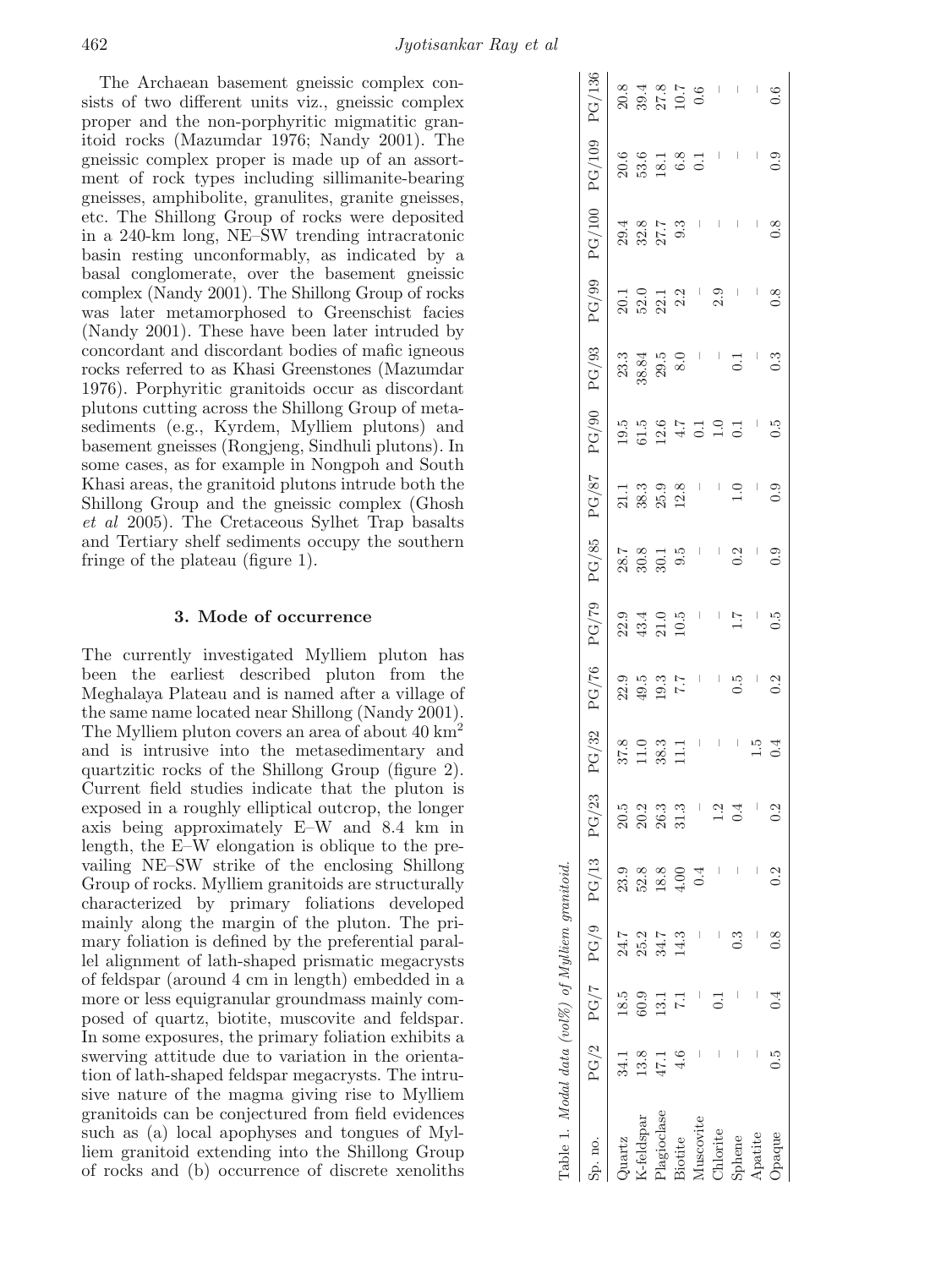of Shillong Group of metasediments and metabasic rocks within Mylliem granitoids. Detailed structural studies in the study area reveal that the dip of primary foliation is towards the central portion of the pluton and roughly parallel to the trend of the margin indicating a funnel-shaped intrusion. The attitudes of primary foliation planes of Mylliem granitoids have been projected in a stereo pole diagram where the poles to the primary foliation are found to be distributed along a small circle girdle with a sub-vertical girdle axis (∼ 70◦). Such a distribution pattern of primary foliation is suggestive of forceful injection from the parent magma. Field-relations clearly indicate that the Mylliem pluton forms a domal up-arch (figure 2) within the surrounding Shillong Group of rocks. This would imply a domal intrusion of Mylliem granitoid into the Shillong Group of rocks. There is no evidence of shearing in Mylliem granitoids and reduction of grain size of the megacrysts at the place of contact.

#### **4. Petrography**

Mylliem granitoids are distinctly characterized by the development of pink to white coloured phenocrysts (length ranging up to 4 cm) of feldspar. Microscopic studies reveal that the phenocrysts are mainly composed of prismatic grains of microcline and lath-shaped plagioclase. Perthite occurs in both flame and string varieties showing welldeveloped exsolution lamellae. Anorthite content of plagioclase varies from  $An_{20}$  to  $An_{29}$  (determined by X ˆ 010 symmetric extinction angle) corresponding to oligoclase. Groundmass composition is characterized by the presence of quartz, microcline, plagioclase, muscovite and biotite. Muscovite occurs in two forms. One type is flaky muscovite with idiomorphic outlines closely associated with biotite, while another type occurs as irregular tiny flakes within altered plagioclase. Accessory minerals include opaque grains formed at the expense of biotite and sphene, lozenge-shaped grains of apatite and sphene. Large phenocrysts of microcline and plagioclase are embedded in a groundmass of quartz, feldspar and mica representing porphyritic texture. In some places, vermicular intergrowth of quartz within plagioclase is observed depicting myrmekitic texture. Graphic texture is also present. Saussuritization of plagioclase is a common feature. Modal analyses of representative samples from Mylliem pluton has been presented in table 1. According to the IUGS system of classification, the Mylliem granitoids, on the basis of their modal mineralogy, occupy the fields of granite and granodiorite in the Q–A–P diagram of Streckeisen (1976) (figure 3).

#### **5. Geochemistry**

#### 5.1 Sampling and analytical techniques

Systematic samplings were carried out in the study area at and around Mylliem (25◦26 N to 25◦32 N and 91◦49 E to 91◦52 E) and over 65 samples were collected in order to represent the rock types from the Mylliem pluton. In all cases, efforts had been made to collect fresh samples free from alterations and any secondary minerals. Major and trace element (including REE) analyses of nine representative samples of Mylliem granitoid were carried out at the National Geophysical Research Institute, Hyderabad. The major oxides were analysed



Figure 3. Modal plots of Mylliem granitoid in IUGS-recommended Q–A–P diagram (Streckeisen 1976).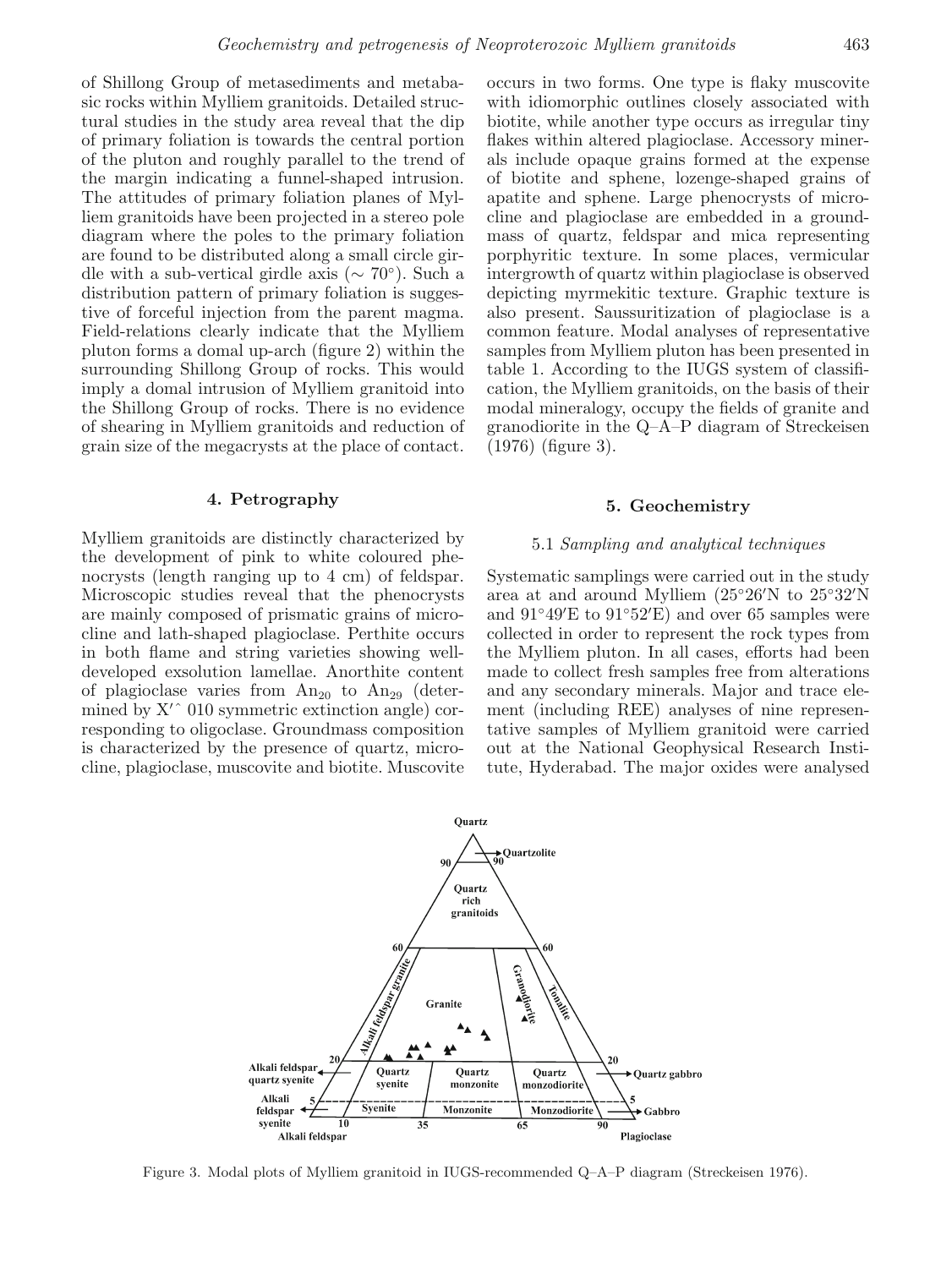Table 2. Major oxide data (wt.%) of Mylliem granitoid.

| Sp. no.                        | PG/2      | PG/23     | PG/79        | PG/85      | PG/87        | PG/93     | PG/99        | $\mathrm{PG}/100$ | PG/136     |
|--------------------------------|-----------|-----------|--------------|------------|--------------|-----------|--------------|-------------------|------------|
| SiO <sub>2</sub>               | 68.86     | 62.13     | 68.11        | 72.12      | 68.85        | 69.41     | 71.9         | 71.37             | 72.08      |
| TiO <sub>2</sub>               | $0.56\,$  | $1.25\,$  | $\rm 0.52$   | $\rm 0.62$ | $0.46\,$     | $0.53\,$  | 0.49         | $0.47\,$          | $0.56\,$   |
| $Al_2O_3$                      | 16.11     | $16.16\,$ | 14.28        | $13.5\,$   | 14.48        | 14.07     | 12.58        | 14.7              | 13.76      |
| Fe <sub>2</sub> O <sub>3</sub> | $3.65\,$  | $6.42\,$  | $3.43\,$     | $3.82\,$   | $3.02\,$     | $3.4\,$   | $3.31\,$     | $3.22\,$          | $3.97\,$   |
| MnO                            | 0.08      | 0.09      | $0.06\,$     | $0.08\,$   | 0.06         | $0.07\,$  | 0.07         | $0.07\,$          | 0.09       |
| MgO                            | 1.12      | 2.15      | $1.2\,$      | 1.11       | $1.07\,$     | $1.05\,$  | $\mathbf{1}$ | $\rm 0.82$        | 1.05       |
| CaO                            | $\,1\,$   | $2.36\,$  | $2.06\,$     | $1.45\,$   | $\sqrt{2}$   | $2.51\,$  | $1.91\,$     | $0.45\,$          | 0.84       |
| Na <sub>2</sub> O              | $2.16\,$  | 1.73      | $2.5\,$      | $2.13\,$   | $2.83\,$     | $3.04\,$  | $2.59\,$     | $3.11\,$          | 1.77       |
| $K_2O$                         | 4.48      | $5.17\,$  | $5.65\,$     | 3.78       | 5.19         | 4.11      | 4.01         | $4.57\,$          | 4.54       |
| $P_2O_5$                       | 0.28      | 0.66      | $\rm 0.24$   | 0.25       | 0.19         | $0.22\,$  | $\rm 0.21$   | 0.19              | 0.16       |
| $\rm LOI$                      | 1.13      | 0.98      | 0.18         | 1.18       | $0.22\,$     | 0.84      | 1.22         | 0.46              | 1.42       |
| Total                          | 99.43     | $99.1\,$  | 98.23        | $100.04\,$ | 98.37        | $99.25\,$ | $99.29\,$    | 99.43             | $100.24\,$ |
| $Na2O+K2O$                     | 6.64      | 6.9       | $8.15\,$     | $5.91\,$   | $8.02\,$     | $7.15\,$  | $6.6\,$      | 7.68              | $6.31\,$   |
| A/CNK                          | 2.11      | $1.75\,$  | 1.4          | 1.83       | 1.45         | 1.46      | 1.48         | $1.81\,$          | 1.92       |
| A/NK                           | 2.43      | $2.34\,$  | $1.75\,$     | 2.28       | $1.81\,$     | $1.97\,$  | 1.91         | $1.91\,$          | 2.18       |
| $K_2O/Na_2O$                   | $2.07\,$  | 2.99      | 2.26         | 1.77       | 1.83         | $1.35\,$  | 1.55         | 1.47              | 2.56       |
| Ti/P                           | 2.75      | $2.6\,$   | $2.97\,$     | 3.41       | $\!3.32$     | $3.31\,$  | $3.2\,$      | $3.4\,$           | $4.81\,$   |
| $*A.S.I.$                      | 1.5       | 1.3       | $\mathbf{1}$ | $1.3\,$    | $\mathbf{1}$ | 1         | $\mathbf{1}$ | $1.2\,$           | $1.3\,$    |
| $\rm ^{\#}Fe^{\ast}$           | 0.74      | 0.73      | $0.72\,$     | $0.75\,$   | $0.72\,$     | 0.74      | $0.75\,$     | $0.78\,$          | $0.77\,$   |
| $^{\# \#}\mathrm{MALI}$        | 5.64      | $4.54\,$  | 6.09         | $4.46\,$   | $6.02\,$     | $4.64\,$  | 4.69         | $7.23\,$          | 5.47       |
| CIPW norm                      |           |           |              |            |              |           |              |                   |            |
| Quartz                         | 36.75     | 26.37     | 26.94        | 41.68      | 27.69        | 30.15     | 37.21        | 34.49             | 41.99      |
| Corundum                       | 6.67      | 5.09      | 0.89         | 3.91       | 1.04         | $0.59\,$  | 1.02         | $4.31\,$          | 4.84       |
| Orthoclase                     | $26.93\,$ | $31.14\,$ | $34.05\,$    | 22.59      | $31.25\,$    | $24.68\,$ | 24.16        | 27.29             | $27.15\,$  |
| Albite                         | 18.59     | 14.92     | $21.57\,$    | 18.23      | 24.4         | $26.14\,$ | $22.35\,$    | $26.59\,$         | $15.16\,$  |
| Anorthite                      | $3.19\,$  | 7.54      | 8.83         | $5.63\,$   | 8.85         | 11.19     | $8.26\,$     | $\mathbf{1}$      | $3.16\,$   |
| Hypersthene                    | 2.83      | 5.43      | $3.04\,$     | 2.78       | $2.7\,$      | 2.65      | $2.53\,$     | $2.05\,$          | 2.64       |
| Magnetite                      | 0.26      | $0.3\,$   | 0.2          | $0.26\,$   | $\rm 0.2$    | 0.23      | 0.23         | 0.23              | $0.29\,$   |
| Haematite                      | $3.53\,$  | 6.34      | $3.36\,$     | $3.68\,$   | 2.94         | $\!3.3\,$ | 3.22         | $3.1\,$           | 3.81       |
| Rutile                         | 0.47      | 1.15      | $0.45\,$     | 0.53       | $0.39\,$     | $0.45\,$  | $0.41\,$     | $0.39\,$          | 0.46       |
| Apatite                        | 0.62      | 1.47      | $\rm 0.53$   | 0.55       | 0.42         | 0.49      | 0.47         | 0.42              | $0.35\,$   |
| $\rm ^{\ast\ast}D.I.$          | 82.27     | 72.43     | 82.57        | 82.5       | 83.33        | 80.97     | 83.72        | 88.37             | 84.29      |

\*A.S.I: Alumina saturation index; \*\*D.I.: Diffentiation index;  $^{\#}Fe^{\ast}$ : FeO $^{(t)}/(FeO^{(t)}+MgO)$ ;  $^{\##}MALI$ : Modified alkali lime index.

by XRF while the trace elements (including REE) were analysed by ICP-MS. The procedures and accuracy and precision of XRF method adopted during this study have been proposed by Acharyya et al (2006), while the analytical details and precision involved in ICP-MS have been given by Satyanarayanan et al (2006). The whole rock major (wt.% oxides) and trace element (including REE) (ppm) data for the Mylliem granitoids have been furnished in tables 2 and 3.

### 5.2 Major and trace element characteristics

Major oxide data (table 2) reveal that the Mylliem granitoids have a variable composition with moderate-to-high silica  $(SiO<sub>2</sub>$  ranging from 62.13 to 72.12 wt.%) and low content of CaO  $(0.45)$ to 2.51 wt.%), MgO (0.82 to 2.15 wt.%), TiO<sub>2</sub> (0.46)

to 1.25 wt.%), MnO (0.06 to 0.09 wt.%) and  $P_2O_5$  $(0.16 \text{ to } 0.66 \text{ wt.}\%)$ . Total alkali content ranges from 5.19 to 8.15 wt.%, while  $Al_2O_3$  ranges from 12.58 to 16.16 wt.%.  $K_2O$  varies between 3.78 and 5.65 wt.% and is higher than  $Na<sub>2</sub>O$ , which ranges from 1.73 to 3.11 wt.%.  $K_2O/Na_2O$  ratio ranges from 1.35 to 2.99 depicting the potash-rich character of Mylliem granitoids. CIPW normative compositions have been calculated on an anhydrous basis for the analysed Mylliem granitoid samples (table 2). The Mylliem granitoid samples fall within the field of 'Granite' in the normative An–Ab– Or diagram (after O'Connor 1965). Compositional plots of Mylliem granitoids in the  $CaO-Na<sub>2</sub>O-$ K2O ternary diagram (after Barker and Arth 1976) indicate that the data-points occupy the field of 'Granite' with a minor spill to the field of 'Quartz Monzonite'.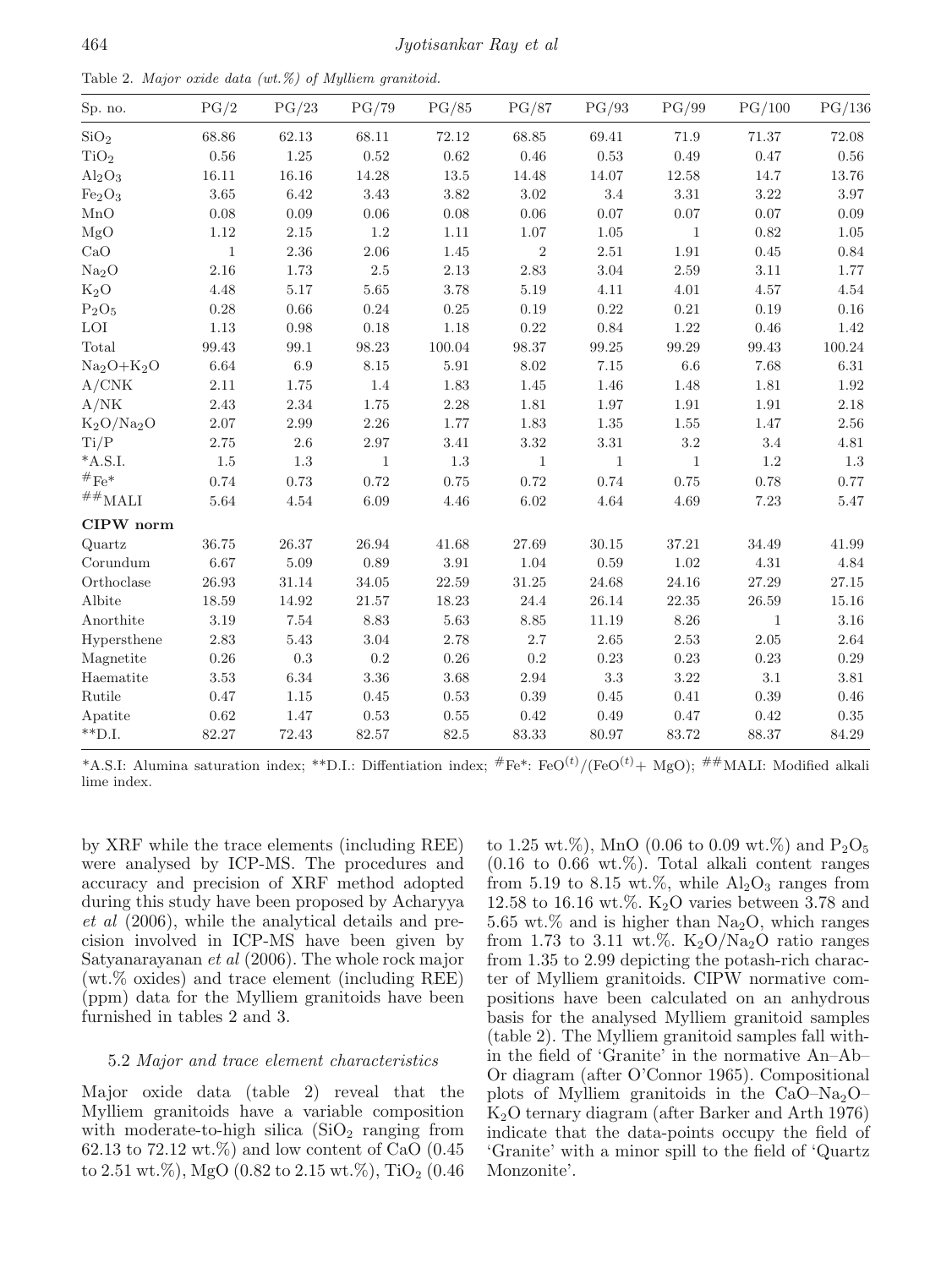Table 3. Trace element (including rare earth element) data (in ppm) of Mylliem granitoid.

| Sp. no.                             | PG/2            | PG/23     | PG/79     | PG/85        | PG/87                    | PG/93      | PG/99      | PG/100     | PG/136              |
|-------------------------------------|-----------------|-----------|-----------|--------------|--------------------------|------------|------------|------------|---------------------|
| $\rm Sc$                            | $5.77\,$        | 7.63      | 7.88      | 7.8          | 6.18                     | 6.44       | 6.89       | 8.07       | 7.74                |
| $\mathbf{V}$                        | $1.27\,$        | 1.6       | 1.64      | 1.17         | 1.04                     | $1.1\,$    | 1.64       | 0.96       | 1.53                |
| Cr                                  | $10.31\,$       | 7.63      | $6.46\,$  | $8.14\,$     | 7.71                     | $7.6\,$    | $10.12\,$  | $7.9\,$    | 7.58                |
| $\rm{Co}$                           | $54.6\,$        | $36.1\,$  | 141.04    | 143.77       | $110.31\,$               | 152.06     | 86.35      | 106.24     | 66.61               |
| $\rm Ni$                            | 3.71            | $2.5\,$   | 2.58      | $2.9\,$      | 2.66                     | $2.62\,$   | $2.35\,$   | 2.46       | 2.84                |
| Cu                                  | 0.65            | 0.74      | 0.78      | 0.74         | 0.68                     | $0.81\,$   | $0.61\,$   | 0.99       | $0.69\,$            |
| ${\rm Zn}$                          | 18.65           | 27.78     | 28.81     | 23.01        | 22.78                    | 29.83      | 25.32      | 25.85      | 27.26               |
| $\rm Ga$                            | 14.48           | 12.24     | 19.92     | 16.8         | 16.81                    | 16.96      | 16.53      | 20.35      | $13.59\,$           |
| Rb                                  | 226.61          | 140.76    | 300.08    | 284.98       | 294.61                   | $237.31\,$ | 233.63     | 365.12     | 236.83              |
| $\rm Sr$                            | 74.91           | 141.62    | 245.3     | 139.86       | 182.86                   | 189.7      | 155.15     | 87.04      | $73.9\,$            |
| $\mathbf Y$                         | 34.43           | 35.41     | 83.76     | 45.85        | 52.38                    | 55.87      | 42.65      | 56.16      | $\!3.54$            |
| $\operatorname{Zr}$                 | 156.24          | 284.47    | 236.35    | 296.97       | 243.06                   | 243.36     | 262.15     | 225.67     | $193.63\,$          |
| <b>Nb</b>                           | 27.69           | 24.01     | $39.2\,$  | $35.21\,$    | 28.23                    | 25.44      | 33.27      | 41.05      | $29.3\,$            |
| $\mathrm{Cs}$                       | $8.58\,$        | 4.7       | 8.86      | 13.19        | $8.91\,$                 | $5.55\,$   | $5.12\,$   | 9.76       | $\boldsymbol{9.95}$ |
| $\rm Ba$                            | 153.81          | 257.43    | 336.83    | 200.28       | 280.41                   | $223.59\,$ | 144.67     | $221.59\,$ | 120.24              |
| Hf                                  | $5.32\,$        | $7.1\,$   | 7.37      | 9.39         | 7.37                     | $7.5\,$    | 8.48       | 7.64       | $6.43\,$            |
| $\rm Ta$                            | 1.54            | $1.8\,$   | $5.32\,$  | 4.38         | $2.51\,$                 | 1.89       | 2.44       | $4.25\,$   | $3.41\,$            |
| Pb                                  | 43.42           | $32.91\,$ | 47.73     | $46.45\,$    | $50.35\,$                | 68.43      | 65.67      | $\!3.89$   | $39.05\,$           |
| ${\rm Th}$                          | 49.9            | $32.52\,$ | $70.41\,$ | 74.79        | 58.21                    | 57.17      | 66.64      | $85.39\,$  | $51.1\,$            |
| U                                   | 15.38           | 4.8       | 11.92     | $21.33\,$    | 14.98                    | $11.55\,$  | $20.71\,$  | 15.98      | 14.11               |
| Rb/Sr                               | $3.02\,$        | 0.99      | $1.22\,$  | $2.04\,$     | $1.61\,$                 | $1.25\,$   | $1.51\,$   | $4.19\,$   | $\!3.2\!$           |
| Ba/Rb                               | 0.68            | 1.83      | $1.12\,$  | $0.7\,$      | 0.95                     | 0.94       | 0.62       | $\rm 0.61$ | $0.51\,$            |
| Ba/Sr                               | $2.05\,$        | 1.82      | 1.37      | 1.43         | 1.53                     | 1.18       | 0.93       | $2.55\,$   | $1.63\,$            |
| Th/U                                | $3.24\,$        | 6.77      | $5.91\,$  | $3.51\,$     | $3.89\,$                 | $4.95\,$   | $3.22\,$   | $5.34\,$   | $3.62\,$            |
| K/Rb                                | 164.09          | 304.86    | 156.27    | 110.09       | 146.22                   | $143.75\,$ | 142.46     | 103.89     | 159.11              |
| K/Ba                                | 241.76          | 166.69    | 139.22    | 156.65       | 153.62                   | 152.57     | 230.06     | 171.17     | $313.4\,$           |
| La                                  | 40.17           | 92.98     | 40.62     | 83.7         | 65.66                    | 76.94      | 66.32      | 89.75      | $28.5\,$            |
| $\rm Ce$                            | 96.79           | 130.17    | 80.68     | 130.29       | 129.06                   | 152.15     | 131.26     | 192.08     | $101.5\,$           |
| $\Pr$                               | $\!\!\!\!\!8.5$ | 19.47     | 8.14      | 19.54        | $13.52\,$                | $15.58\,$  | 13.66      | 17.61      | $6.02\,$            |
| Nd                                  | 32.25           | 73.6      | $30.36\,$ | 73.27        | 50.96                    | 58.39      | 50.78      | 63.07      | $23.95\,$           |
| $\mathrm{Sm}% _{H}=\mathrm{Sm}_{H}$ | 6.33            | 11.53     | $5.5\,$   | 12.74        | 9.41                     | 10.77      | $\,9.01$   | 10.87      | 5.63                |
| $\mathop{\mathrm{Eu}}\nolimits$     | $0.55\,$        | 1.16      | $0.6\,$   | $\mathbf{1}$ | 0.95                     | 0.92       | 0.68       | $0.83\,$   | 0.52                |
| $\rm{Gd}$                           | 6.45            | 11.76     | 5.85      | 12.57        | 9.85                     | 10.96      | $9.62\,$   | 12.06      | 6.16                |
| $\operatorname{Th}$                 | 0.94            | 1.34      | 0.77      | 1.5          | 1.37                     | 1.51       | 1.23       | 1.49       | $1.03\,$            |
| Dy                                  | 6.1             | $6.81\,$  | 4.66      | 8.36         | 8.53                     | $\,9.41$   | 7.07       | 8.65       | 7.54                |
| $H_0$                               | $0.7\,$         | 0.73      | 0.52      | $\rm 0.93$   | $0.94\,$                 | $1.06\,$   | $0.8\,$    | $\rm 0.95$ | $0.85\,$            |
| Er                                  | 2.5             | 2.56      | 1.86      | 3.37         | 3.44                     | 3.72       | $2.73\,$   | 3.53       | $2.86\,$            |
| $\operatorname{Tm}$                 | $0.35\,$        | $0.28\,$  | $0.25\,$  | $0.43\,$     | $0.45\,$                 | 0.48       | $0.32\,$   | $0.42\,$   | $0.39\,$            |
| Yb                                  | 3.88            | 2.94      | $2.95\,$  | 4.99         | 4.87                     | $5.06\,$   | $3.54\,$   | $4.36\,$   | $4.16\,$            |
| Lu                                  | $0.65\,$        | $0.46\,$  | $0.47\,$  | $0.82\,$     | $0.8\,$                  | $0.81\,$   | $0.61\,$   | $0.72\,$   | $0.63\,$            |
| $\Sigma \text{REE}$                 | 206.14          | 355.79    | 183.21    | $353.5\,$    | $\hphantom{0,\!0}299.81$ | 347.76     | $297.63\,$ | $406.37\,$ | $189.73\,$          |
| $(Ce/Yb)_N$                         | $1.4\,$         | $1.65\,$  | 1.44      | 1.42         | 1.42                     | 1.48       | $1.57\,$   | 1.64       | $1.39\,$            |
| $(\text{Ho}/\text{Yb})_N$           | $0.54\,$        | $0.75\,$  | $0.53\,$  | $0.56\,$     | $0.58\,$                 | $\rm 0.63$ | $0.68\,$   | $0.66\,$   | $0.61\,$            |
| $(La/Yb)_N$                         | $1.02\,$        | $1.5\,$   | 1.14      | 1.22         | $1.13\,$                 | 1.18       | $1.27\,$   | $1.31\,$   | $0.84\,$            |
| $Eu/Eu^*$                           | $0.16\,$        | $\rm 0.3$ | $0.32\,$  | $0.24\,$     | $\rm 0.3$                | 0.42       | $0.22\,$   | $0.21\,$   | $0.25\,$            |

In the Harker variation diagrams (figure 4),  $Al_2O_3$ , TiO<sub>2</sub>, MgO and P<sub>2</sub>O<sub>5</sub> show a systematic decrease with increasing  $SiO_2$ , while  $FeO^t/MgO$ and Ti/P show a systematic increase with rising  $SiO<sub>2</sub>$ . Among trace elements, Rb, Nb, K/Ba and Rb/Sr depict significant positive correlation with  $SiO<sub>2</sub>$ , while K/Rb shows a negative trend. Ba and Sr show a prominent decreasing trend with increasing  $SiO<sub>2</sub>$ .

Trace element data (table 3) for the Mylliem granitoids depicts variable concentrations of trace elements including REE. Figure 4 indicates that Sr shows a gradual increase with increasing Ba while Zr depicts a positive correlation with Y.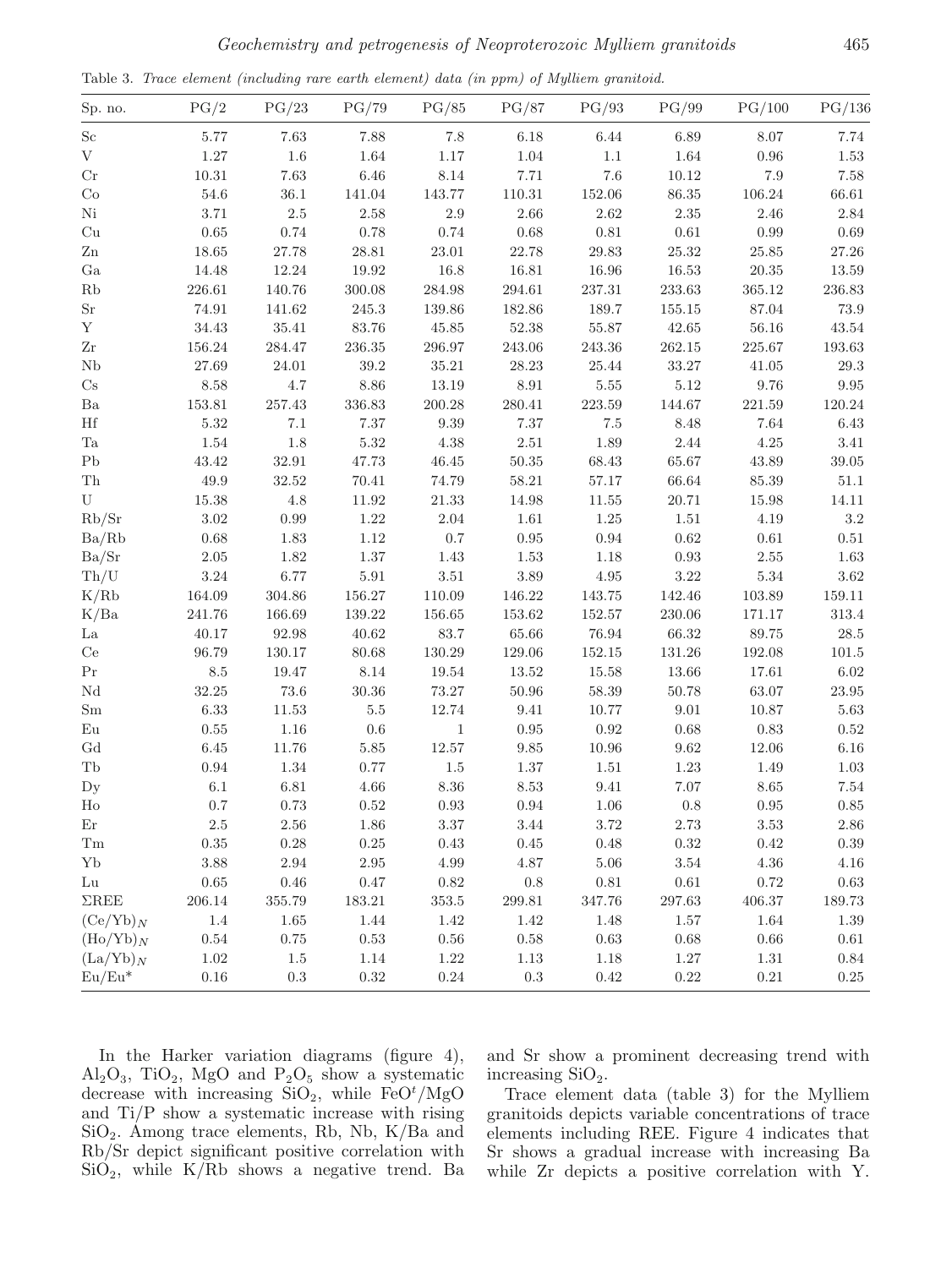

Figure 4. Harker variation diagrams for Mylliem granitoid.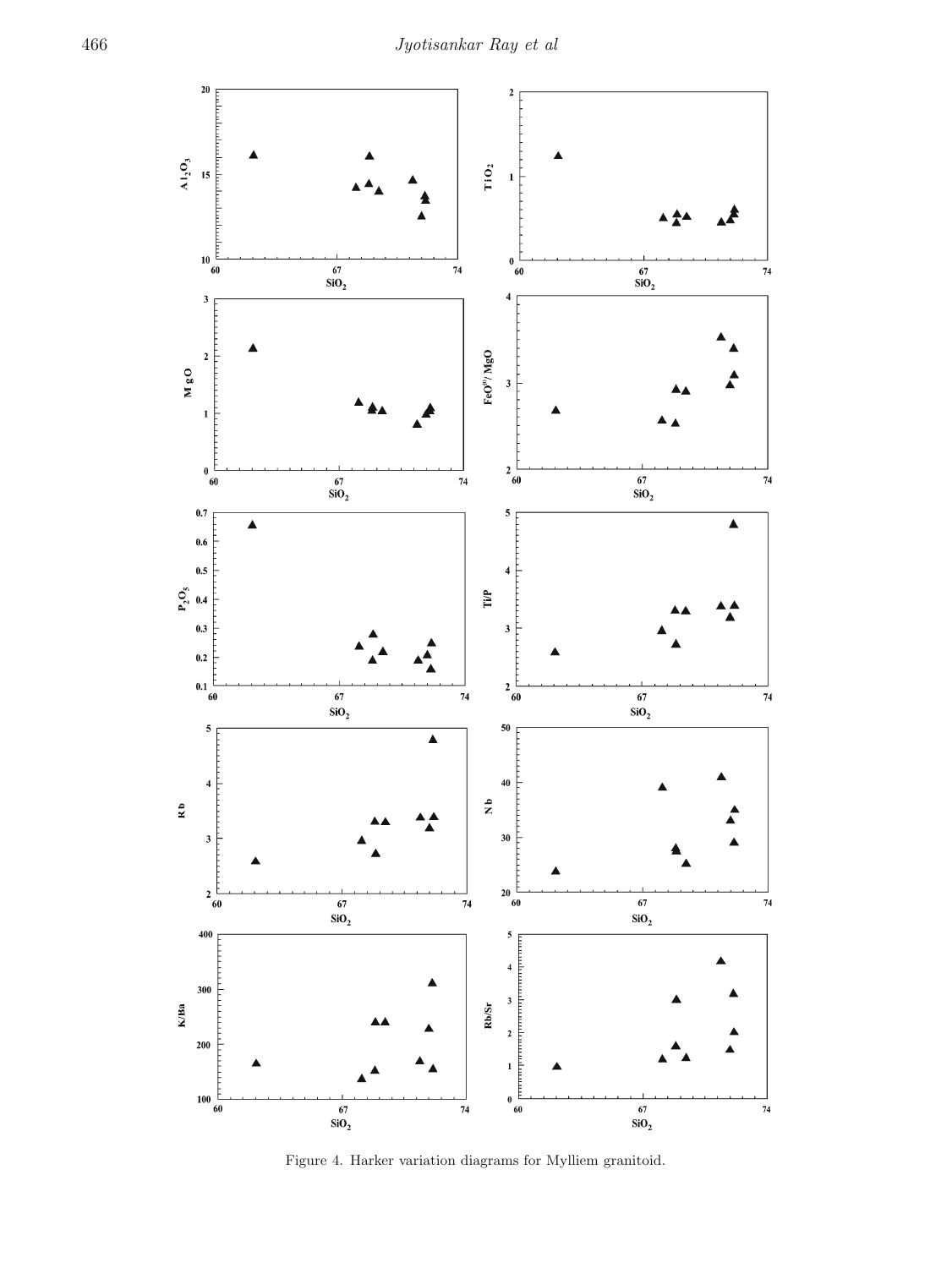

Figure 4. (Continued).

Chondrite-normalized multi-element diagram for incompatible trace element patterns of Mylliem granitoids depicts negative Nb and Sr anomalies (figure 5a). The Mylliem granitoids are characterized by high concentrations of U and Th (figure 5a), while high field strength elements such as Zr and Y show moderate abundances. The U content ranges from 4.8 to 21.3 ppm which is much higher than the value of 3.5–5 ppm usually present in normal granites (Krauskopf 1982; Singh 2007). Thorium content ranges from 32.52 to 85.39 ppm. Thus, the currently investigated granitoids are characterized by distinct uranium and thorium enrichment (Sen et al 2009). Critical examination of Th/U ratios (ranging from 3.22 to 6.77) indicates a relatively higher abundance of thorium over uranium and thereby suggests significant thorium mineralization in the Mylliem pluton. The chondrite-normalized REE patterns (Sun and Mc Donough 1989) of the Mylliem granitoids are depicted in figure 5(b). The granitoids are enriched in LREE and show prominent negative

Eu anomaly  $(Eu/Eu^*$  ranging 0.16–0.42) indicating a significant role of plagioclase fractionation from the parent magma.  $(\text{Ce/Yb})_N$  values show a range of 1.39 to 1.65 (table 3) which indicates a strong REE fractionation.  $(La/Yb)<sub>N</sub>$  values also suggest similar fractionation trends. Ho/Yb ratios show a moderate range of variation (0.53 to 0.75) which is suggestive of mild HREE fractionation.

## **6. Characterization of Mylliem granitoids**

Geochemical parameters supplemented with distinctive petrographic criteria and field observations provide suitable attributes for characterization of granitoids and inferring the nature of source rocks. The geochemical characterization of granitoids is primarily based on three variables and these are  $\text{Fe}^*$  [FeO<sup>(t)</sup>/(FeO<sup>(t)</sup>+MgO)], modified alkali-lime index (MALI)  $(Na<sub>2</sub>O+K<sub>2</sub>O-CaO)$  and the aluminium saturation index  $(ASI)$   $[Al/(Ca-1.67P+$ Na+K)] (Shand 1943). The Mylliem granitoids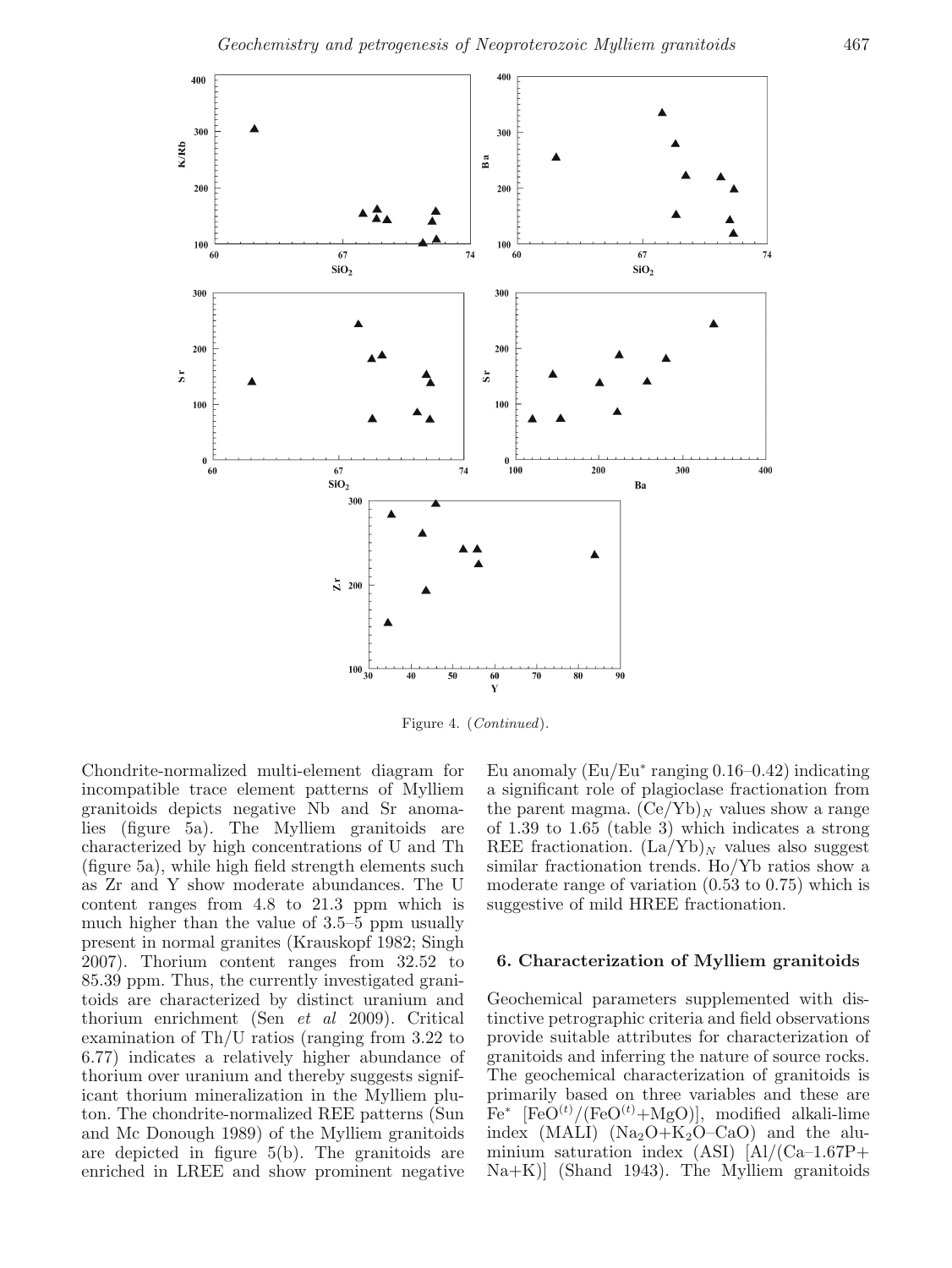

Figure 5. (**a**) Chondrite-normalized plot for incompatible trace elements of Mylliem granitoid. Normalization factors after Sun and McDonough (1989). (**b**) Chondrite-normalized rare earth element patterns of Mylliem granitoids. Normalization factors after Sun and McDonough (1989).

are characterized as magnesian granitoids with Fe<sup>∗</sup> ranging from 0.72 to 0.78 and they cluster in the 'magnesian field' of  $\text{FeO}^{(t)}/(\text{FeO}^{(t)} + \text{MgO})$ vs.  $\text{SiO}_2$  diagram (Frost *et al* 2001) (figure 6a). MALI of Mylliem granitoids ranges from 4.46 to 7.23 and plots of Mylliem granitoids in  $Na<sub>2</sub>O+K<sub>2</sub>O-CaO$  vs.  $SiO<sub>2</sub>$  diagram (Frost *et al* 2001) (figure 6b) depict a calc-alkalic to alkalicalcic trend thereby indicating a transitional character of Mylliem granitoids and gradual potash enrichment during the course of differentiation. The Mylliem granitoids have ASI ranging from 1.0 to 1.3 and are thus designated as peraluminous granitoids. Normative corundum (ranging between 0.59 and 6.67 wt.%),  $A/CNK$  ratios ranging from 1.4 to 2.11 and A/NK ratios varying from 1.75 to 2.43 (Shand 1943; Chappell and White 1974) of the currently investigated Mylliem granitoid support its characterization as strongly peraluminous, relatively potassic, S-type granite. A/CNK vs. A/NK plots of Mylliem granitoids (figure 7) occupy the peraluminous field. A set of petrographic and chemical parameters for typical S-type granite, as compiled from Johannes and Holtz (1996), have been used to draw a comparison



Figure 6. (a)  $\text{FeO}^{(t)}/(\text{FeO}^{(t)} + \text{MgO})$  vs. SiO<sub>2</sub> diagram showing the magnesian character of Mylliem granitoids (Frost et al 2001). (**b**) Na2O+K2O–CaO vs. SiO2 diagram depicting the calc-alkalic to alkali-calcic character of Mylliem granitoids (Frost et al 2001).

with the S-type signatures of the currently studied Mylliem granitoids.

|                                    | S-type          | Mylliem porphyritic<br>granoid        |
|------------------------------------|-----------------|---------------------------------------|
| SiO <sub>2</sub>                   | $65 - 76\%$     | 62.13-72.12\%                         |
| Na <sub>2</sub> O                  | Low             | Low $(1.73-3.11)$<br>$wt \mathcal{K}$ |
| Na <sub>2</sub> O/K <sub>2</sub> O | Low             | Low                                   |
| CIPW norm                          | $>1\%$ corundum | $>1\%$ corundum                       |
| CaO                                | $< 3.7\%$       | $0.45 - 2.51\%$                       |
| Сr                                 | $> 45$ ppm      | $6.5-10.3$ ppm                        |
| Co                                 | $>16$ ppm       | $36.1 - 152.1$ ppm                    |
| Zr                                 | $>150$ ppm      | $156.2 - 297$ ppm                     |
| A/CNK                              | >1.1            | $1.4 - 2.1$                           |
| Minerals                           | Al-silicates,   | Muscovite, apatite                    |
|                                    | cordierite.     |                                       |
|                                    | muscovite.      |                                       |
|                                    | apatite         |                                       |

Petrographic studies of Mylliem granitoids record the presence of muscovite and individual apatite crystals which illustrate their S-type nature. Occurrence of metasedimentary xenoliths of Shillong Group within the Mylliem granitoids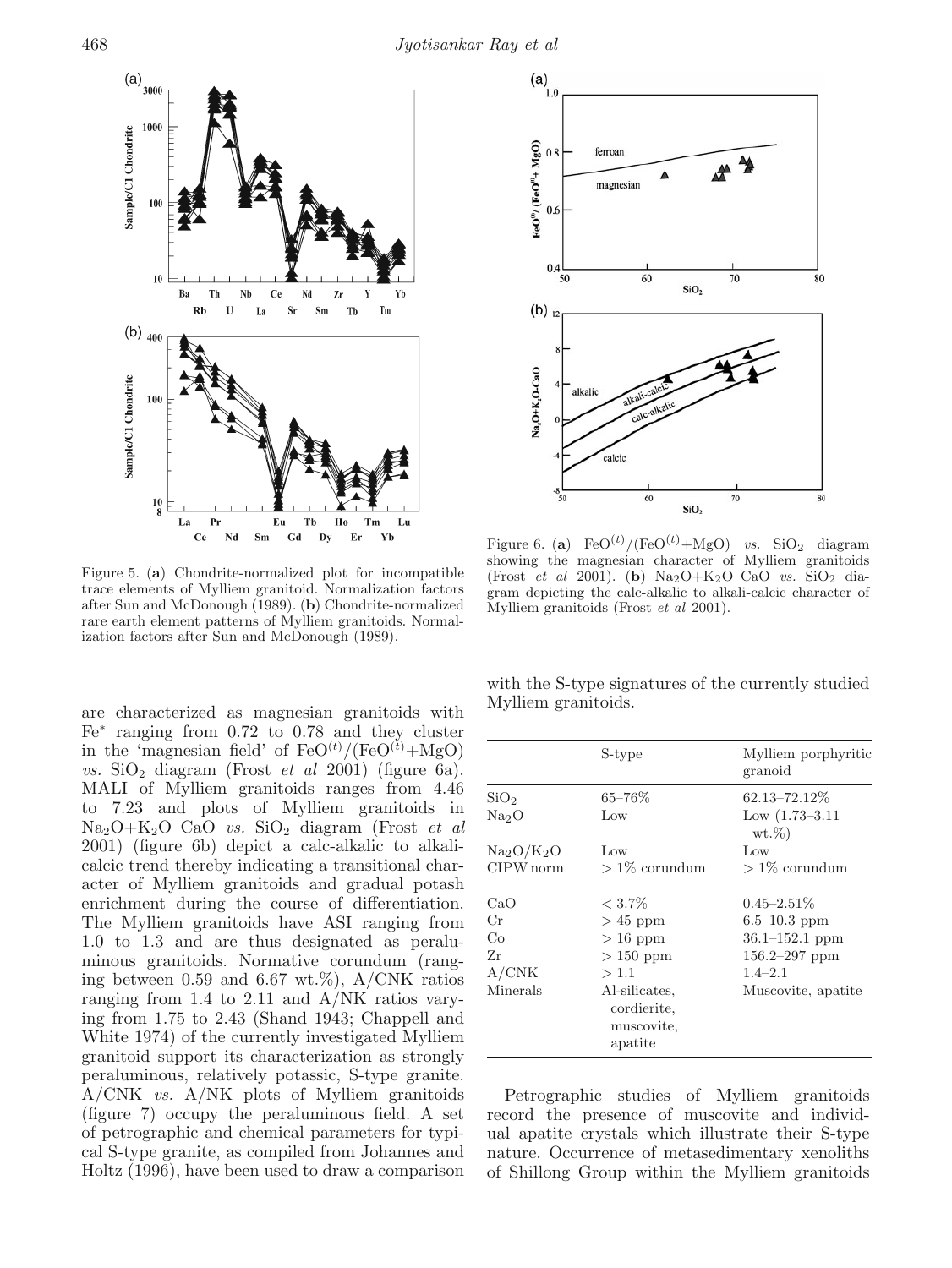

Figure 7. A/NK vs. A/CNK plots for Mylliem granitoid (after Shand 1943).

provides a distinctive field evidence for designating these granitoids as S-type granites and suggesting a sedimentary source for them (Barbarin



Figure 8. (a)  $\text{FeO}^{(t)}/(\text{FeO}^{(t)} + \text{MgO})$  vs.  $\text{SiO}_2$  diagram showing the plots of Mylliem granitoids in the field of Stype granoids from Lachlan Fold Belt (Frost et al 2001). (**b**)  $\text{Na}_2\text{O}+\text{K}_2\text{O}-\text{CaO}$  vs.  $\text{SiO}_2$  diagram showing the plots of Mylliem granitoids in the field of S-type granoids from Lachlan Fold Belt (Frost et al 2001).

1999). Fe $O^{(t)}/(FeO^{(t)}+MgO)$  vs. SiO<sub>2</sub> (figure 8a) and  $Na<sub>2</sub>O+K<sub>2</sub>O-CaO$  vs.  $SiO<sub>2</sub>$  (figure 8b) plots of Mylliem granitoids fall in the field of S-type granitoids from the Lachlan Fold Belt. This compositional affinity suggests that the peraluminous, S-type Mylliem granitoids are chemically correlatable with the peraluminous, S-type Lachlan Fold Belt granitoids.

## **7. Discussion**

Granitoids are often derived by the melting of preexisting sedimentary or meta-igneous rocks and the melt-products often give rise to generation of large- or moderate-sized batholithic intrusion in the country rock, in syn- to post-collisional tectonic environments (MacDonald 1966; Nagudi et al 2003 and references therein, Kochhar and Dhar 1993; Dhar et al 1996). In the Meghalaya Plateau (the study area), occurrences of several granite plutons have been described by Ghosh et al (2005) and significant discordant granitoid plutons have been marked as Kyrdem, Mylliem, Rongjeng, Nongpoh, South Khasi, Kyllang, etc. (figure 1). An overall syn- to late-tectonic condition was envisaged for those discordant granite plutons (Ghosh et al 2005). However, much remains unknown about the source rock characters, petrogenesis and tectonic environments of the granitoid plutons which have to be found out through sustained field investigations, petrography and geochemical studies. We now try to integrate the lithological and petrological attributes of the currently investigated Mylliem pluton on the basis of available geochemical data.

#### 7.1 Implications on source rock characters

Field evidences record the occurrence of xenoliths of both Shillong Group metasediments and metabasic rocks within Mylliem granitoids. These xenolith-lithologies offer suitable clues to ascertain the source-characters of Mylliem granitoids. A question thus arises whether mafic rocks or Shillong Group of rocks should be taken as the potential source that could have given rise to Mylliem granitoids on different degrees of melting. Geochemical compositions of granitic magmas reflect the compositions of their source rocks. Certain geochemical parameters such as  $\text{Fe}^*$   $\text{[FeO]}^{(t)}/$  $(FeO^{(t)} + MgO)$ , aluminium saturation index  $(ASI)$ , etc., are sensitive indicators of the source regions of granitic magmas and provide reliable means for better understanding of their origin and evolution (Frost et al 2001). The differentiation paths followed by granitic magmas strongly affect the Fe<sup>∗</sup> and in this case, the magnesian character of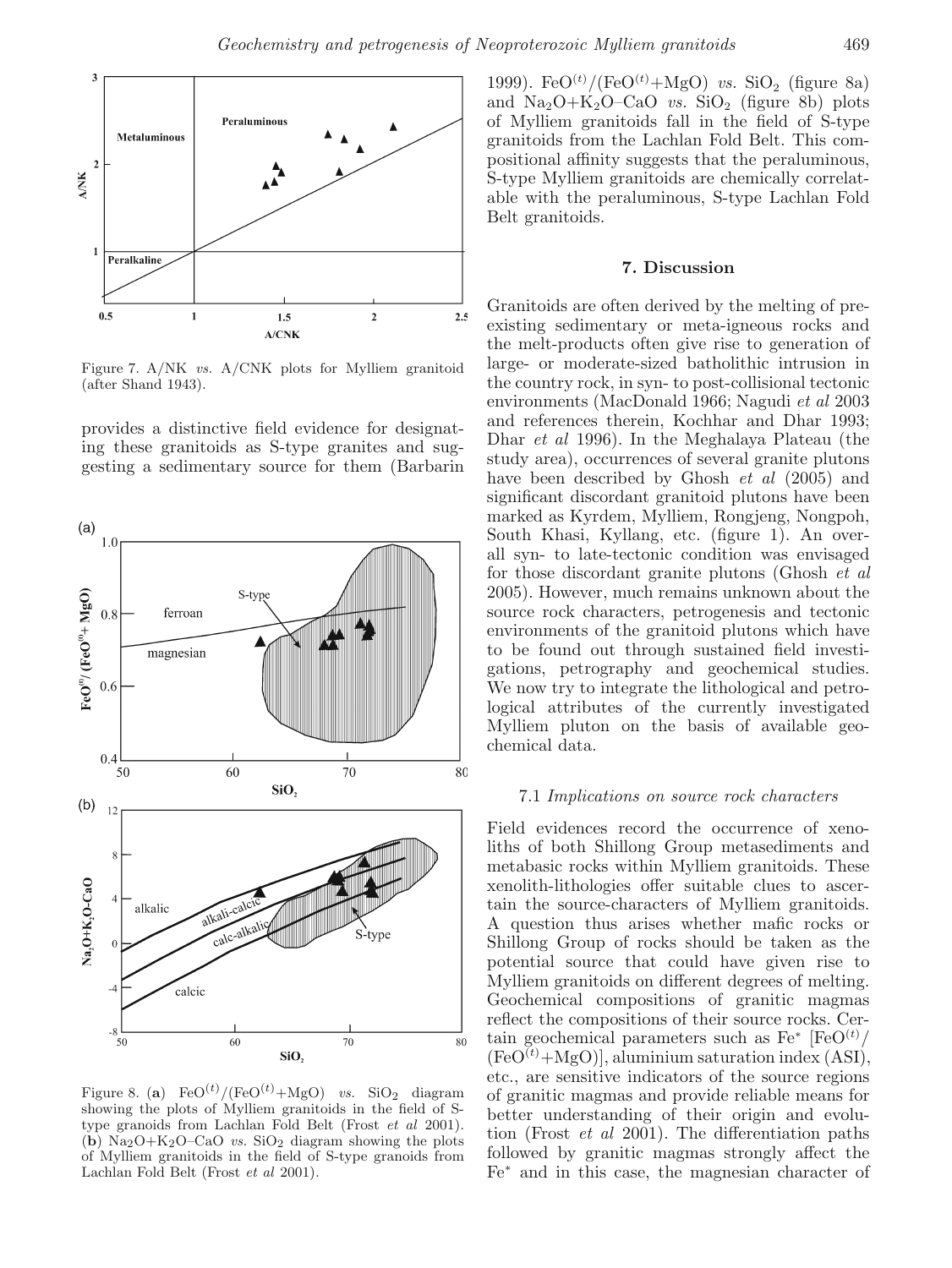the Mylliem granitoids suggest their derivation from a melt which has followed a relatively oxidizing differentiation trend. Geochemical aspects including high values of Zr (156–297 ppm), Co  $(36-152 \text{ ppm})$ , lesser CaO wt.%  $(0.45-2.51)$  and moderate SiO<sub>2</sub> ( $\sim$ 62–72 wt.%), aided by distinct petrographic characters corroborate the peraluminous, S-type nature of the Mylliem granitoids. The ASI of granitic rocks is predominantly a function of the composition of the source rock and the nature of the melting process with peraluminous magmas formed from hydrous melting of pelitic or semi-pelitic rocks (Frost et al 2001). Johannes and Holtz (1996) have noted that the presence of certain minerals is decisive to ascertain the source characters of granitoid plutons and this holds true for Mylliem granitoids as the presence of modal muscovite and apatite with  $>1$  wt.% normative corundum is indicative of the S-type character and points to a sedimentary origin. Thus, in terms of both petrography and chemistry, the Mylliem granitoids differ significantly from tonalite–trondjhemite–granodiorite suite (Tarney 1976; Arth 1979; Collerson and Bridgwater 1979; Tarney et al 1979) and it is clear that the currently studied granitoids have a source character which is quite distinct from amphibolites/basaltic materials. According to Chappell and White (1974) and Hine et al (1978), the peraluminous, S-type granitoids are most commonly produced by parent melt extraction from metasedimentary source rocks by partial melting. Thus, from the foregoing discussion, it is evident that partial melting of Shillong Group of metasediments (rather than mafic rocks) provides the most viable source material for the Mylliem granitoids.

## 7.2 Implications on petrogenesis

The trends of variation depicted by major element oxides with respect to  $SiO<sub>2</sub>$  suggest a significant role of fractional crystallization during the course of magmatic evolution. The fall of  $Al_2O_3$ with increasing  $SiO<sub>2</sub>$  clearly indicates the fractionation of feldspar. The decreasing trend of MgO with increasing  $SiO<sub>2</sub>$  represents the fractionating behaviour of the parent magma. The variation patterns of trace elements such as Ba, Sr have been effectively used for evaluating fractional crystallization processes in granites (Mittlefehldt and Miller 1983; Mackenzie et al 1988). In this study, negative correlations depicted by Ba and Sr with  $SiO<sub>2</sub>$  strongly suggest fractionation of plagioclase and K-feldspar in Mylliem porphyritic granites. Zr vs. Y shows a positive trend as expected in fractional crystallization processes. The negative Eu and Sr anomalies support the contention of early fractionation of plagioclase from the magma by fractional crystallization (Rollinson 1993). The geochemical variations observed for the Mylliem porphyritic granites are in consonance with the idea of fractional crystallization playing a dominant role in the petrogenetic evolution of the Mylliem pluton. Inferences drawn on the basis of geochemical criteria aided by field and petrographic evidences suggest the separation of plagioclase and alkali feldspar as constituent phenocrystal phases due to fractional crystallization. Some critical element ratios can be successfully employed for evaluating the source characteristics and evolutionary trend (Whalen et al 1987). High Rb/Sr, Ba/Sr ratios, high K% and relative enrichment of HFSE suggest that the Mylliem porphyritic granites are primarily derived from a felsic source (Rogers and Greenberg 1990) characterized by high K content and relatively low Ca.

# 7.3 Implications on tectonic setting

The mineralogy and chemistry of granitoids serve as effective tools for fingerprinting their tectonic environment (Brown et al 1984; Pearce et al 1984). Mylliem granitoids with characteristic mineralogical and geochemical features can be tectonically discriminated as post-orogenic granites (POG) (Maniar and Piccoli 1989). The tectonic discrimination diagram of Maniar and Piccoli (1989), using  $\text{Al}_2\text{O}_3$  vs.  $\text{SiO}_2$  as suitable parameters, depicts a post-orogenic setting for the Mylliem granitoids, where all the relevant data-points cluster in the field of POG (figure 9a). Thus, a postorogenic setting for the Mylliem granitoids is envisaged. It has been widely observed that POG are emplaced during the last phase of an orogeny, generally after the cessation of deformation in the region. These granitoids represent the transitional phase of the continental crust undergoing stabilization following the orogenic episode (Maniar and Piccoli 1989). These well-documented observations on POG are in accord with the conclusions derived from the field evidences in the study area at and around Mylliem which reveal that the Mylliem granitoids have not been affected by regional deformational and metamorphic events. Thus, it is evident that the emplacement of Mylliem pluton is marked by a post-orogenic tectonic environment. In FeO $^{(t)}/$ (FeO $^{(t)}+$ MgO) vs.  $SiO<sub>2</sub>$  (figure 9b) and  $Na<sub>2</sub>O+K<sub>2</sub>O$ -CaO vs.  $SiO<sub>2</sub>$ (figure 9c) diagrams, the Mylliem granitoids occupy the field of Caledonian post-collisional plutons of Ireland and Britain. These Caledonian post-collisional plutons are typified by peraluminous, alkali-calcic, magnesian, post-orogenic granitoids with high potassium content and lack of iron enrichment. Thus, it is inferred that the Mylliem pluton of Shillong Plateau, Northeastern India,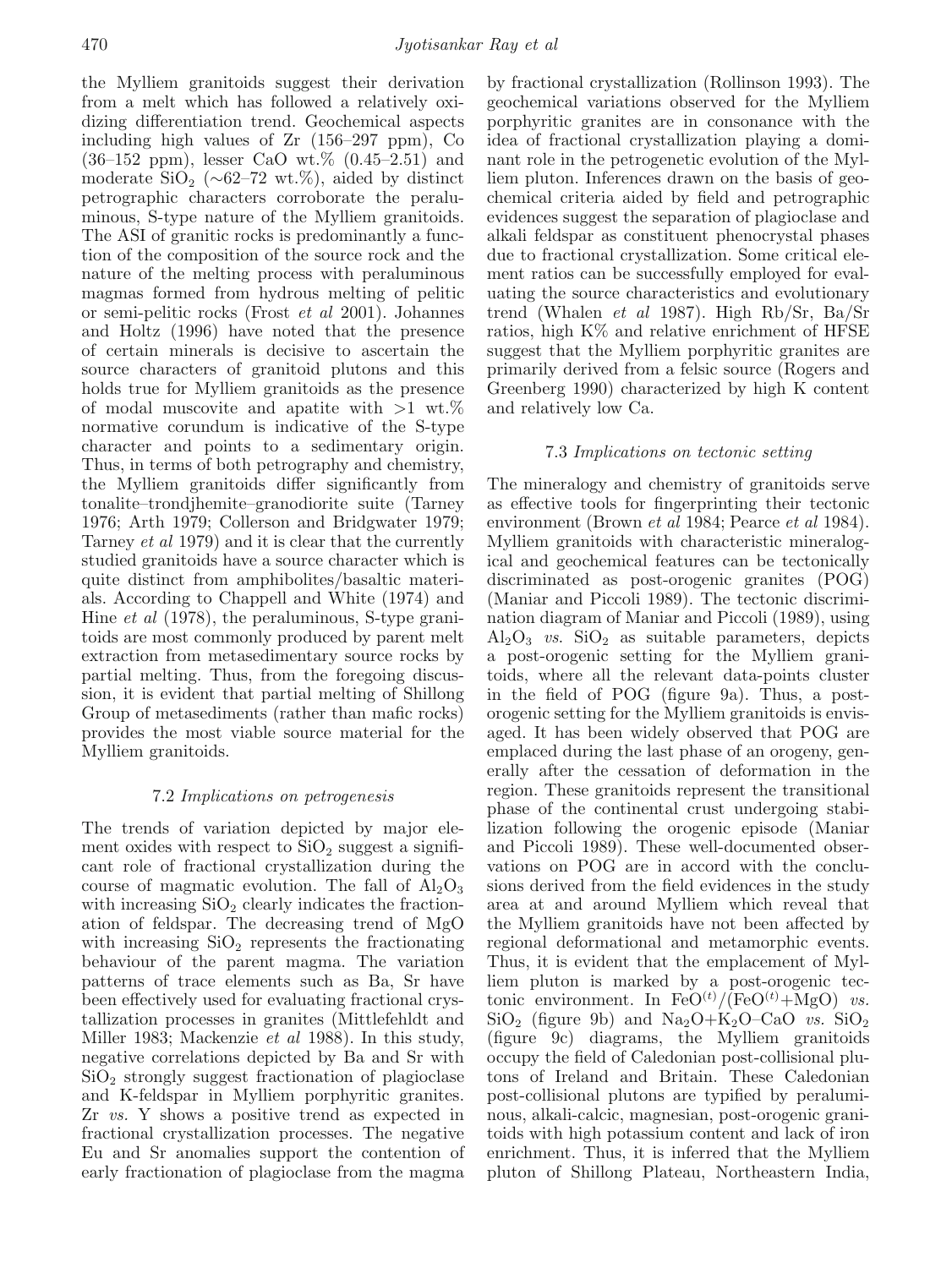

Figure 9. (a)  $Al_2O_3$  vs.  $SiO_2$  diagram depicting a postorogenic setting (POG) for Mylliem granitoids (Maniar and Piccoli 1989). (**b**)  $\text{FeO}^{(t)}/(\text{FeO}^{(t)} + \text{MgO})$  vs. SiO<sub>2</sub> diagram showing the plots of Mylliem granitoids in the field of Caledonian post-collisional pluton (Frost et al 2001). (**c**)  $Na<sub>2</sub>O+K<sub>2</sub>O-CaO$  vs.  $SiO<sub>2</sub>$  diagram showing the plots of Mylliem granitoids in the field of Caledonian post-collisional pluton (Frost et al 2001).

with peraluminous, magnesian, calc-alkalic to alkali-calcic, S-type characters and post-orogenic tectonic setting are correlatable with the Caledonian post-collosional plutons of Ireland and Britain.

## **8. Conclusions**

The Meghalaya Plateau of northeastern India forms the northeastern margin of Neoproterozoic segments signifying the evolving plate boundary at that time. A number of cross-cutting syn- to late-tectonic granite plutons have been described in the Meghalaya Plateau. This study brings out for the first time detailed field relations, petrography and geochemical characters of Mylliem pluton which marks one of the important granitoid plutons in the plateau (Ghosh et al 2005). Field studies indicate that the Mylliem granitoids bear evidences of forceful injection of granitic melt into the neighbouring country rock (Shillong Group of rocks). The Mylliem granitoids contain xenoliths of Shillong Group of metasediments and mafic rocks which serve as further evidence of their intrusive origin. Petrographically the Mylliem granitoids show a compositional spread from granite to granodiorite in the Q–A–P diagram (Streckeisen 1976). Normative An–Or–Ab diagram (O'Connor 1965) discriminates the granitoids to be 'granitic' with a limited compositional range. Critical consideration of their mineralogical, petrological and geochemical characters suggests that the Mylliem granitoids have a distinct peraluminous, S-type affinity. The Shillong Group of rocks has been deduced to be the precursor of the Mylliem granitoids and it has been suggested that partial melting of the Shillong Group of rocks gave rise to melt parental to the Mylliem granitoids. Geochemical signatures characterize the Mylliem Granitoids as POG and they are chemically similar to the Caledonian post-collisional granitoid plutons.

#### **Acknowledgements**

Field work was funded by a research grant given by the Department of Science and Technology (DST), Govt. of India (to JR; Grant No: ESS/16/ 226/2005). The authors are thankful to Tanoy Ganguly, Pritam Saha and Soumyajit Sau for their assistance during field work. The Head, Department of Geology, University of Calcutta and Director, NGRI, Hyderabad provided necessary laboratory facilities. Two anonymous referees provided very critical and useful comments to upgrade the quality of the paper. The authors gratefully acknowledge Prof. Talat Ahmad, Associate Editor, for his valuable comments and fruitful suggestions.

#### **References**

Acharyya A, Ray S, Chaudhuri B K, Basu S K, Bhaduri S K and Sanyal A K 2006 Proterozoic rock suites along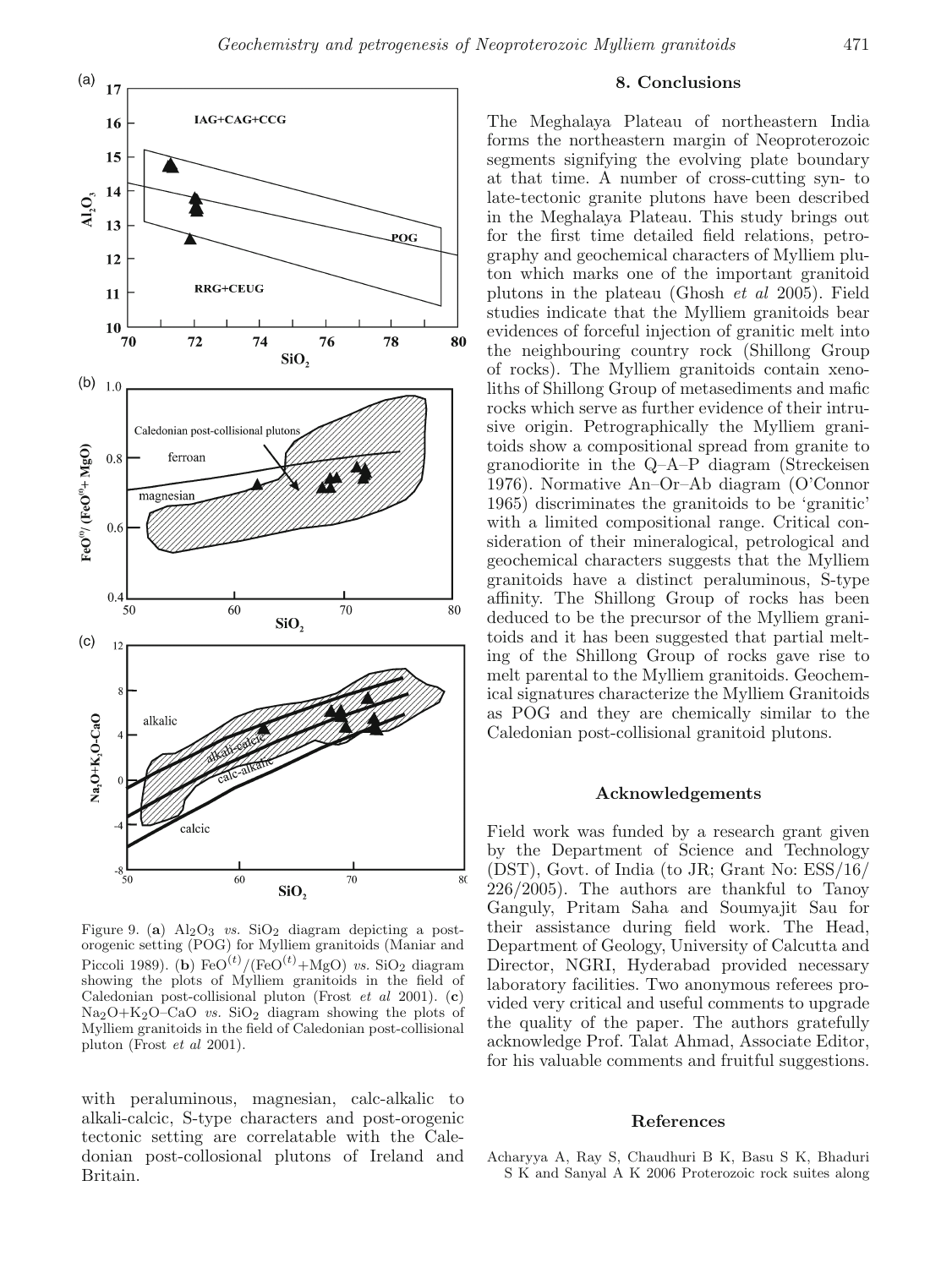South Purulia Shear Zone, Eastern India: Evidence for rift-related setting; J. Geol. Soc. India **68** 1069–1087.

- Acharyya S K, Mitra N D and Nandy D R 1986 Regional geology and tectonic setting of North-East India and adjoining region; Geol. Surv. India Memoir **119** 6–12.
- Arth J G 1979 Some trace elements in Trondjhemites their implications to magma genesis and palaeotectonic setting; Trondjhemites, Dacites and Related Rocks; (ed.) Barker F (Amsterdam: Elsevier), 313–345.
- Barbarin B 1999 A review of the relationships between granitoid types, their origins and their geodynamic environments; Lithos **46** 605–626.
- Barker F and Arth J G 1976 Generation of trondjhemite tonalitic liquids and Archaean bimodal trondjhemite– basalt suite; Geology **4** 596–600.
- Brown G C, Thorpe R S and Webb P C 1984 The geochemical characteristics of granitoid in contrasting areas and comments on magma sources; J. Geol. Soc. London **141** 413–426.
- Chappell B W and White A J R 1974 Two contrasting granite types; Pacific Geol. **8** 173–174.
- Chatterjee N, Mazumdar A C, Bhattacharya A and Saikia R R 2007 Mesoproterozoic granulites of the Shillong– Meghalaya Plateau: Evidence of westward continuation of the Prydz Bay Pan-African suture into Northeastern India; Precamb. Res. **152** 1–26.
- Collerson K D and Bridgwater D 1979 Metamorphic development of early Archaean tonalitic and trondjhemitic gneisses: Saglek area, Labrador Trondjhemites, Dacites and Related Rocks (ed.) Barker F (Amsterdam: Elsevier), 205–273.
- Das Gupta A B and Biswas A K 2000 Geology of Assam; J. Geol. Soc. India, Bangalore, 169p.
- Desikachar S V 1974 A review of the tectonic and geological history of eastern India in terms of plate tectonic theory; J. Geol. Soc. India **15** 137–149.
- Dhar S, Frei R, Kramers J D, Nagler T F and Kochhar N 1996 Sr, Pb and Nd isotope studies and their bearing on the petrogenesis of the Jalore and Siwana complexes, Rajasthan, India; J. Geol. Soc. India **48** 161–170.
- Evans P 1964 The tectonic framework of Assam; J. Geol. Soc. India **5** 80–96.
- Frost B R, Barens C G, Collins W J, Arculus R J, Ellis D J and Frost C D 2001 A geochemical classification for granite rocks; J. Petrol. **42** 2033–2048.
- Ghosh S, Chakraborty S, Paul D K, Bhalla J K, Bishui P K and Gupta S N 1994 New Rb–Sr isotopic ages and geochemistry of granitoids from Meghalaya and their significance in middle-to-late Proterozoic crustal evolution; Indian Minerals **48** 33–44.
- Ghosh S, Fallick A E, Paul D K and Potts P J 2005 Geochemistry and origin of Neoproterozoic Granitoids of Meghalaya, Northeast India: Implications for linkage with amalgamation of Gondwana Supercontinent; Gondwana Res. **8(3)** 421–432.
- Gupta R P and Sen A K 1988 Imprints of the Ninety-East Ridge in the Shillong Plateau, Indian Shield; Tectonophysics **154** 335–341.
- Hine R, Williams I S, Chappell B W and White A J R 1978 Contrasts between I- and S-type granitoids of the Kosciusco Batholith; J. Geol. Soc. Australia **25** 219–234.
- Johannes W and Holtz F 1996 Petrogenesis and Experimental Petrology of Granitic Rocks (Heidelberg: Springer).
- Kochhar N and Dhar S 1993 The association of hypersolvussubsolvus granites: A study of Malani igneous suite, India; J. Geol. Soc. India **42** 449–467.
- Krauskopf K 1982 Introduction to Geochemistry, 2nd edn., (New York: Mcgraw Hill Book Company), 611p.
- MacDonald R 1966 Manuscript map for the geology of Uganda; Unpublished Report, Department of Land and Surveys, Entebbe, Uganda.
- Mackenzie D E, Black L P and Sun S S 1988 Origin of alkali feldspar granites: An example from the Poimena Granite, northeastern Tasmania, Australia; Geochim. Cosmochim. Acta **52** 2507–2524.
- Maniar P D and Piccoli P M 1989 Tectonic discrimination of granitoids; Bull. Geol. Soc. Amer. **101** 635–643.
- Mazumdar S K 1976 A summary of the Precambrian geology of the Khasi Hills, Meghalaya; Geol. Surv. India Misc. Publ. **23(2)** 311–334.
- Mittlefehldt D W and Miller C F 1983 Geochemistry of Sweetwater Wash Pluton, California: Implications for 'anomalous trace' element behaviour during differentiation of felsic magmas; Geochim. Cosmochim. Acta **47** 109–124.
- Nagudi B, Koeberl C and Kurat G 2003 Petrography and geochemistry of the Singo granite, Uganda and implications for its origin; J. African Earth Sci. **36** 73–87.
- Nandy D R 1980 Tectonic pattern in northeastern India; Indian J. Earth Sci. **7** 103–107.
- Nandy D R 1981 Tectonic Pattern in NE India A discussion; Indian J. Earth Sci. **8(1)** 82–86.
- Nandy D R 1986 Tectonics, seismicity and gravity of Northeastern India and adjoining region; Geol. Surv. India Memoir **119** 13–16.
- Nandy D R 2001 Geodynamics of northeastern India and the adjoining region; (Calcutta: ACB Publications), 209p.
- O'Connor J T 1965 A classification of quartz rich igneous rock based on feldspar ratio; US Geol. Surv. Paper **525(B)** 79–89.
- Pearce J A, Harris N B W and Tindle A G 1984 Trace element discrimination diagrams for the tectonic interpretation of granitic rocks; J. Petrol. **25** 956–983.
- Rahman S 1985 Petrochemistry of the Mylliem granite, Khasi Hills, Meghalaya; J. Geol. Soc. India **26(5)** 356–359.
- Rogers J J W and Greenberg J K 1990 Late-orogenic, post-orogenic and anorogenic granites: Distinction by major elements and trace elements chemistry and possible origins; J. Geol. Soc. India **98** 291–309.
- Rollinson H R 1993 Using Geochemical Data: Evaluation, Presentation, Interpretation (Harlow: Addison Wesley Longman), 352p.
- Satyanarayanan M, Balaram V, Gnaneswar Rao T and Rajendra N P 2006 Application of ICP-MS in earth system sciences; J. Geol. Soc. India **68** 923–925.
- Sen J, Ranganath N, Rathaiah Y V, Sen D B and Kak S N 2009 Petrography and geochemistry of uranium mineralised Precambrian Granitic-Pegmatitic rocks of Mawlait, West Khasi Hills District, Meghalaya; J. Geol. Soc. India **74** 639–645.
- Shand S J 1943 The Eruptive Rocks, 2nd edn. (New York: John Wiley), 444p.
- Singh B N 2007 Petrology and geochemistry of the Mount Abu Granites, Southwestern Rajasthan; J. Geol. Soc. India **69** 247–252.
- Srivastava R K and Sinha A K 2004 The Early Cretaceous Sung Valley ultramafic–mafic–alkaline–carbonatite complex, Shillong Plateau, Northeastern India: Petrological and genetic significance; Mineral. Petrol. **80** 241–263.
- Streckeisen A 1976 To each plutonic rock its proper name; Earth Sci. Rev. **12** 1–33.
- Sun S S and McDonough W F 1989 Chemical and isotopic systematics of oceanic basalts: Implications for mantle composition and processes; In: Magmatism in the Ocean Basins, (eds) Saunders A D and Norry M J, Geol. Soc. London Spec. Publ. **42** 313–345.